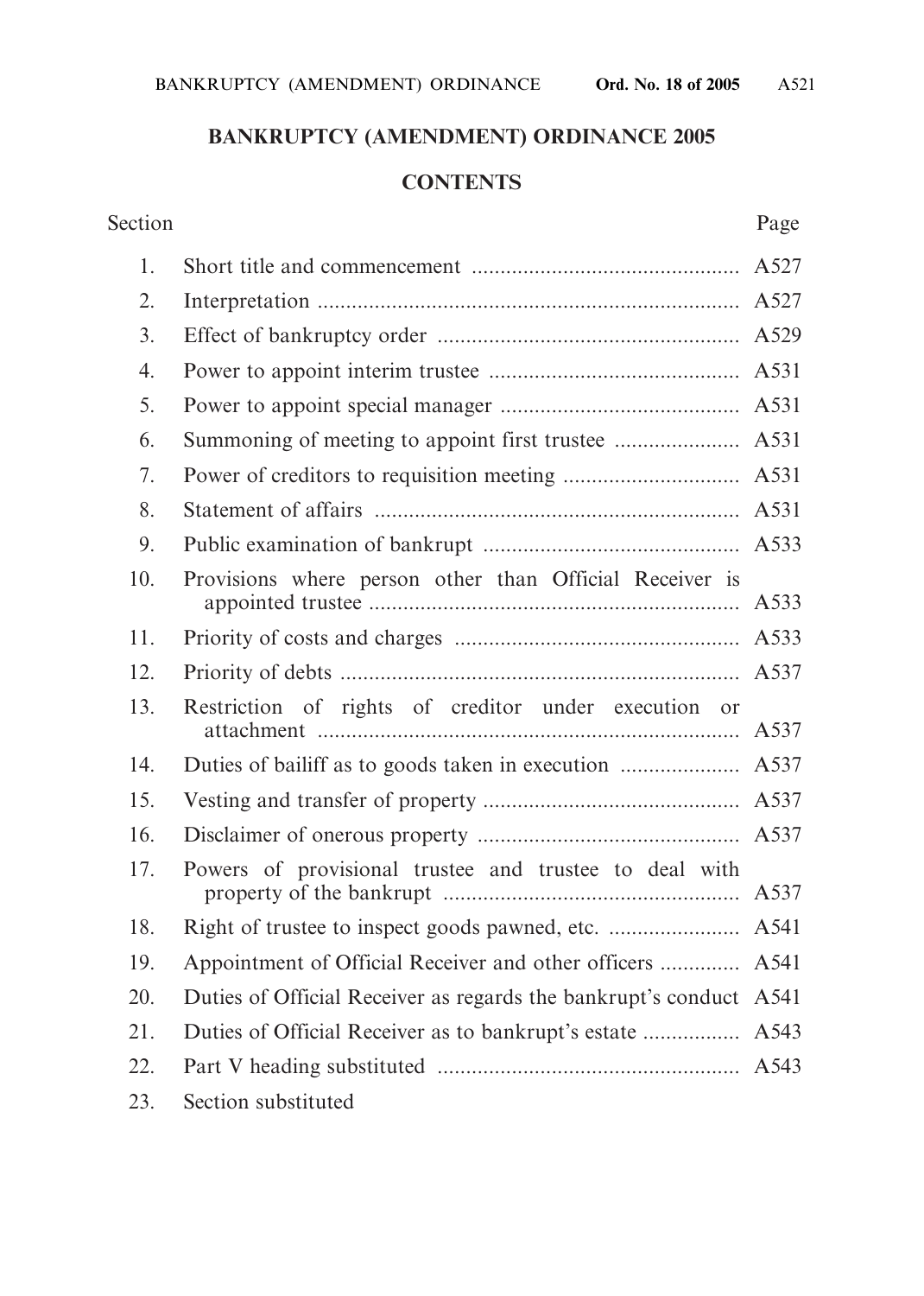| Section |                                                                   | Page |
|---------|-------------------------------------------------------------------|------|
|         | 79. Official name of trustee and provisional trustee  A543        |      |
| 24.     | Power to appoint joint or successive trustees and provisional     | A545 |
| 25.     | Section added                                                     |      |
|         |                                                                   |      |
| 26.     | Discretionary powers of trustee and control thereof  A547         |      |
| 27.     | Section added                                                     |      |
|         | 85A. Remuneration of provisional trustee and the first            |      |
| 28.     | Sections added                                                    |      |
|         | Duties of trustee as regards the bankrupt's<br>conduct and estate |      |
|         | 86A. Duties of trustee as regards the bankrupt's conduct A549     |      |
|         | 86B. Duties of trustee as regards the bankrupt's estate  A549     |      |
| 29.     |                                                                   |      |
| 30.     |                                                                   |      |
| 31.     |                                                                   |      |
| 32.     |                                                                   |      |

| 35. |                                                                  |  |
|-----|------------------------------------------------------------------|--|
|     |                                                                  |  |
|     |                                                                  |  |
|     |                                                                  |  |
| 39. | Appointment and removal of trustee after the making of           |  |
|     | 40. Creditors to give notice of intention to take part in public |  |
|     |                                                                  |  |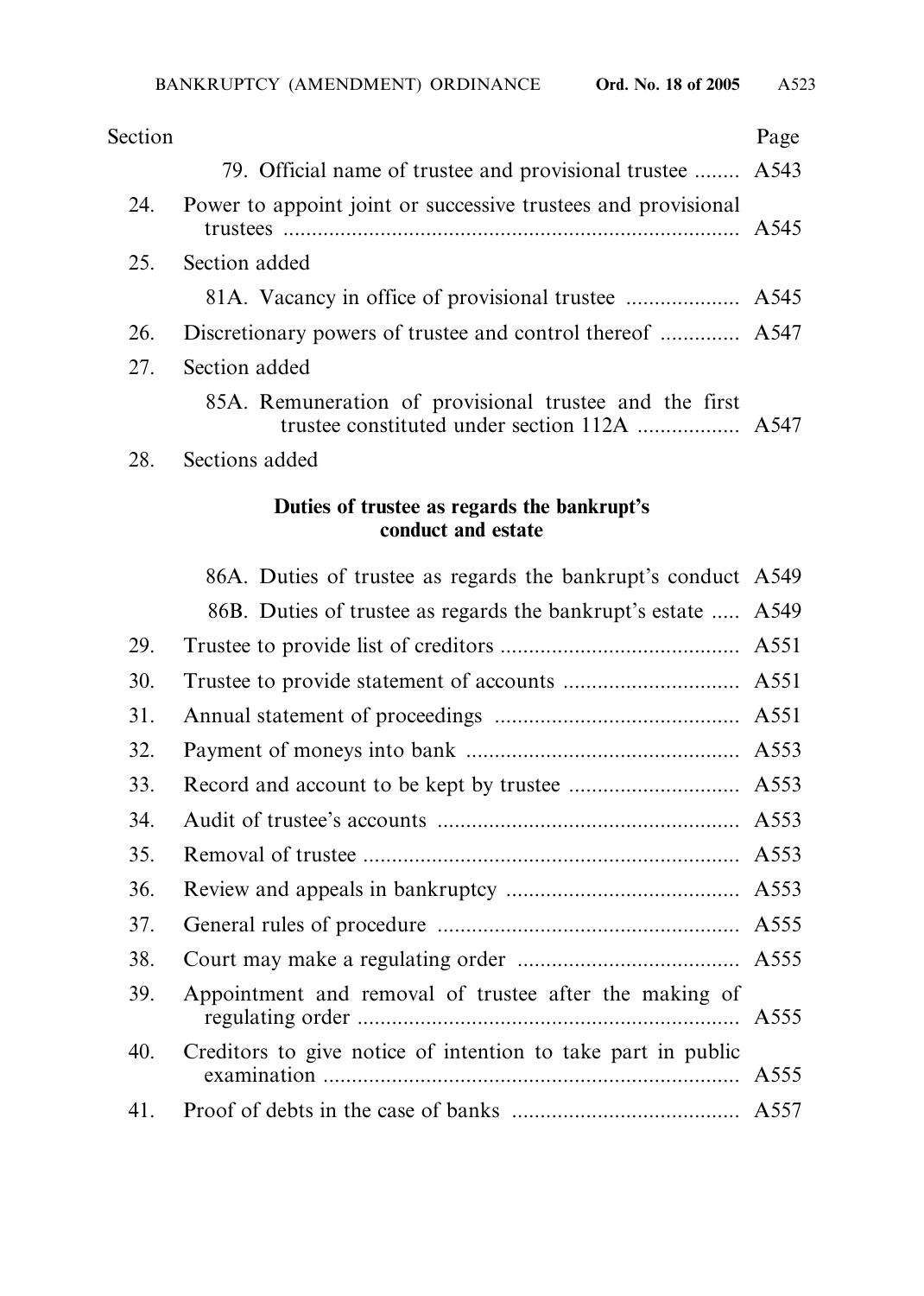| Section |                                                         | Page |
|---------|---------------------------------------------------------|------|
| 42.     |                                                         |      |
| 43.     |                                                         |      |
| 44.     |                                                         |      |
| 45.     |                                                         |      |
| 46.     |                                                         |      |
| 47.     | Schedule 3 added                                        |      |
|         | Schedule 3 Qualifications for appointment under section |      |
| 48.     |                                                         |      |
| 49.     |                                                         |      |
|         |                                                         |      |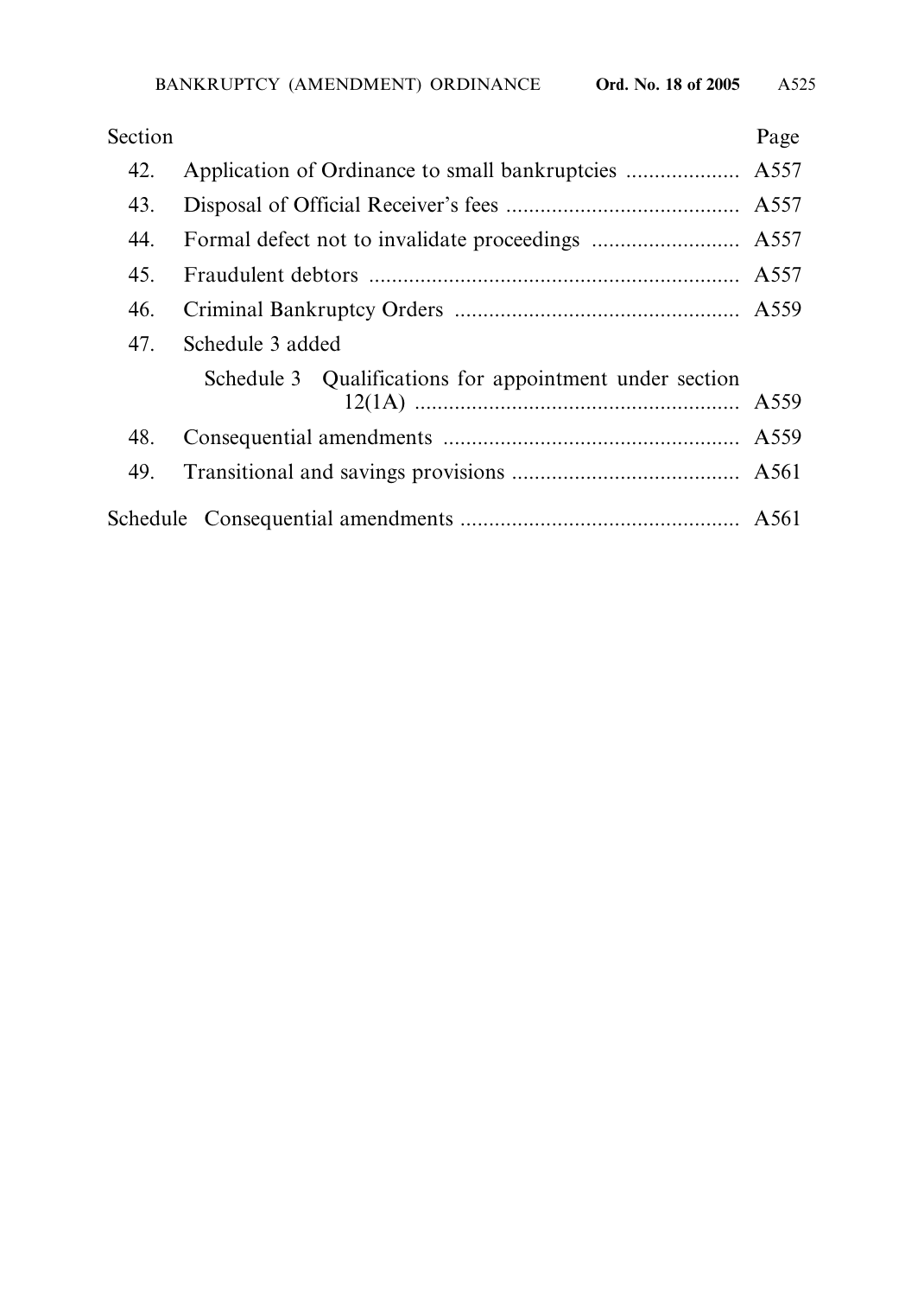## **HONG KONG SPECIAL ADMINISTRATIVE REGION**

ORDINANCE NO. 18 OF 2005



Donald TSANG Chief Executive 14 July 2005

An Ordinance to amend the Bankruptcy Ordinance to empower the Official Receiver to outsource bankruptcy cases in specified circumstances, to provide for the respective roles of the Official Receiver, a provisional trustee and a trustee, to bring section 37 in line with rule 179(1) of the Companies (Winding-up) Rules, to adapt certain provisions to bring them into conformity with the Basic Law and with the status of Hong Kong as a Special Administrative Region of the People's Republic of China, to update certain outdated provisions, and to provide for related and consequential matters.

[15 July 2005]

Enacted by the Legislative Council.

#### **1. Short title and commencement**

(1) This Ordinance may be cited as the Bankruptcy (Amendment) Ordinance 2005.

(2) Subject to subsections (3) and (4), this Ordinance shall come into operation on a day to be appointed by the Secretary for Financial Services and the Treasury by notice published in the Gazette.

(3) This section shall come into operation on the day on which this Ordinance is published in the Gazette.

(4) Sections 12, 19 and 32 shall be deemed to have come into operation on 1 July 1997.

(5) Subsection (4) shall be subject to Article 12 of the Hong Kong Bill of Rights set out in Part II of the Hong Kong Bill of Rights Ordinance (Cap. 383).

## **2. Interpretation**

Section 2 of the Bankruptcy Ordinance (Cap. 6) is amended—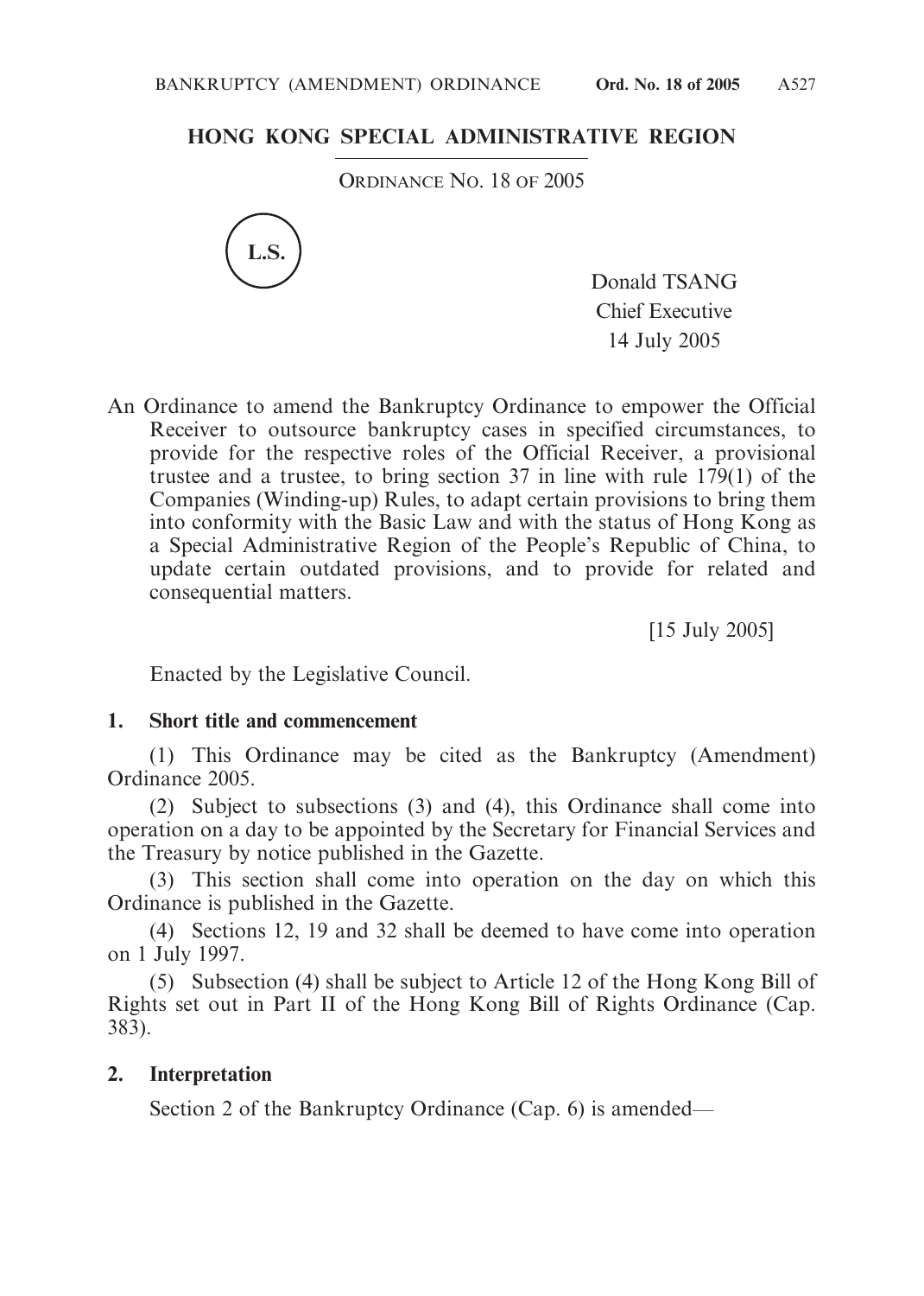- (*a*) in the definition of "trustee", by adding ", subject to section 58 $(1B)$ ," after "means";
- (*b*) in the definition of "誓章", by repealing the full stop at the end and substituting a semicolon;
- (*c*) by adding—
	- ""provisional trustee" (暫行受託人 ), in relation to a bankrupt, means—
		- (*a*) where no person is appointed as provisional trustee of the property of the bankrupt under section 12(1A), the Official Receiver; or
		- (*b*) where any person is appointed as provisional trustee of the property of the bankrupt under section 12(1A), the person;".

## **3. Effect of bankruptcy order**

Section 12 is amended—

- (*a*) in subsection (1), by repealing "the Official Receiver shall be thereby constituted receiver" and substituting ", the Official Receiver shall thereby become the provisional trustee";
- (*b*) by adding—

"(1A) In the case of a debtor's petition, the Official Receiver as the provisional trustee may at any time appoint any person to act as the provisional trustee of the property of the bankrupt in his place if he considers that—

- (*a*) the value of the property of the bankrupt is unlikely to exceed \$200,000; and
- (*b*) the person has the qualifications prescribed in Schedule 3.

(1B) The power of the Official Receiver to appoint a person as provisional trustee includes power to appoint 2 or more persons as joint provisional trustees; but such an appointment must make provision as to the circumstances in which the provisional trustees must act together and the circumstances in which one or more of them may act for the others.

(1C) The Secretary for Financial Services and the Treasury may, by notice published in the Gazette, amend Schedule 3."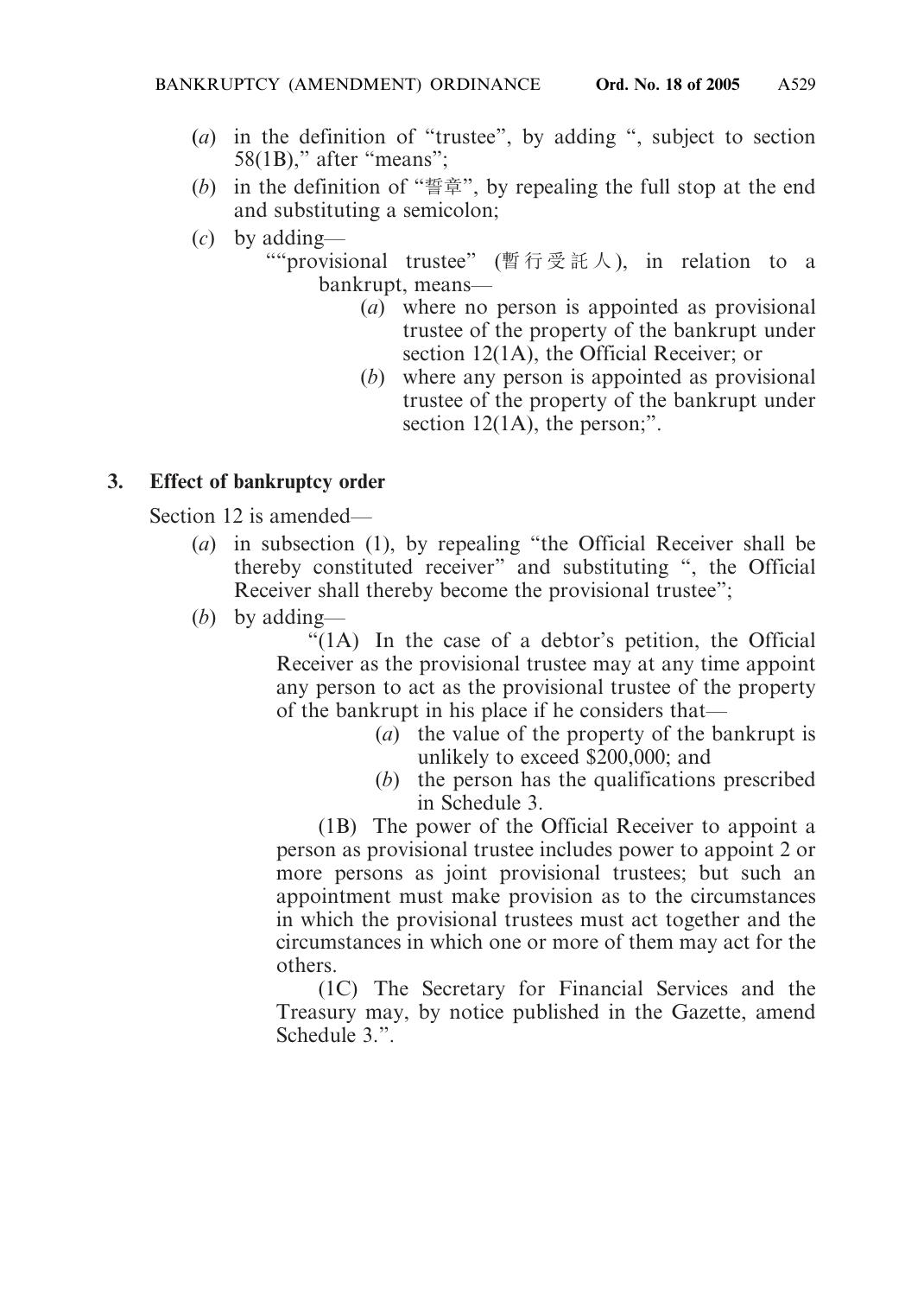#### **4. Power to appoint interim trustee**

Section 13 is amended by repealing "receiver" and substituting "trustee".

## **5. Power to appoint special manager**

Section 15 is amended—

- (*a*) in subsection (1), by repealing "to act until a trustee is appointed, and with" and substituting ", who shall have";
- (*b*) by adding—
	- "(4) The term of office of the special manager shall last until—
		- (*a*) in a case where a provisional trustee is appointed under section 12(1A), the appointment; or
		- (*b*) in any other case, a trustee is appointed or constituted under section 17,  $100D(1)$ ,  $112(4)$ or 112A(1)(i) or paragraph 6 of Part II of Schedule 1.".

## **6. Summoning of meeting to appoint first trustee**

Section 17A is amended—

- (*a*) in subsection (1), by adding "under section 17" after "trustee";
- (*b*) in subsections (1), (3) and (4), by repealing "Official Receiver" wherever it appears and substituting "provisional trustee".

## **7. Power of creditors to requisition meeting**

Section 17B is amended—

- (*a*) in subsection (1), by repealing "the trustee" and substituting "a trustee under section 17";
- (*b*) in subsections (1), (2) and (3), by repealing "Official Receiver" wherever it appears and substituting "provisional trustee".

## **8. Statement of affairs**

Section 18 is amended—

- (*a*) in subsections (1) and (3), by repealing "Official Receiver" wherever it appears and substituting "trustee";
- (*b*) in subsection (5), by repealing "or Official Receiver".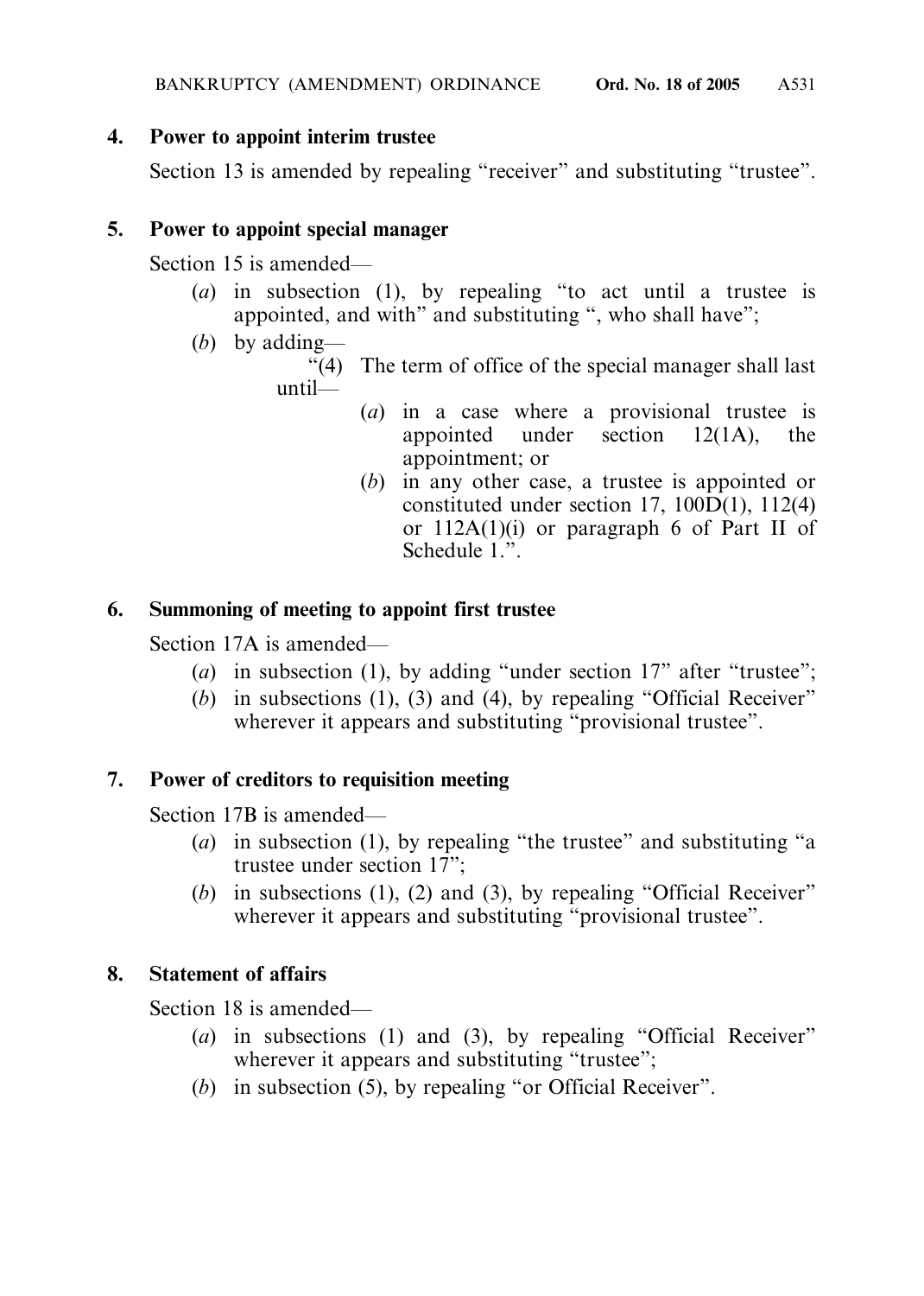### **9. Public examination of bankrupt**

Section 19 is amended—

- (*a*) in subsection (1), by adding "or the trustee" after "Receiver";
- (*b*) in subsections (2) and (3), by repealing "Official Receiver" and substituting "trustee";
- (*c*) by adding—

"(4A) The trustee may, before or at any time after making an application under subsection (1), in writing request the creditor at whose instance the application is made to deposit with him within the specified time such sum or further sum as he considers necessary to pay his costs and expenses in holding the public examination.

(4B) Notwithstanding anything in subsections (2) and (3), the trustee may refuse to make an application under subsection (1) or discontinue the public examination concerned if the creditor to whom a request is made under subsection (4A) fails to comply with the request.";

- (*d*) in subsection (5)(*b*), by repealing ", if his appointment has taken effect";
- (*e*) by repealing subsection (8).

#### **10. Provisions where person other than Official Receiver is appointed trustee**

Section  $23(1)(b)$  is amended by repealing "that officer" and substituting "the Official Receiver".

## **11. Priority of costs and charges**

Section 37 is amended—

- $(a)$  in subsection  $(1)$ 
	- (i) by repealing "actual expenses incurred in" and substituting "expenses properly incurred in preserving, getting in or";
	- (ii) by repealing paragraphs  $(a)$ ,  $(b)$ ,  $(c)$  and  $(d)$  and substituting—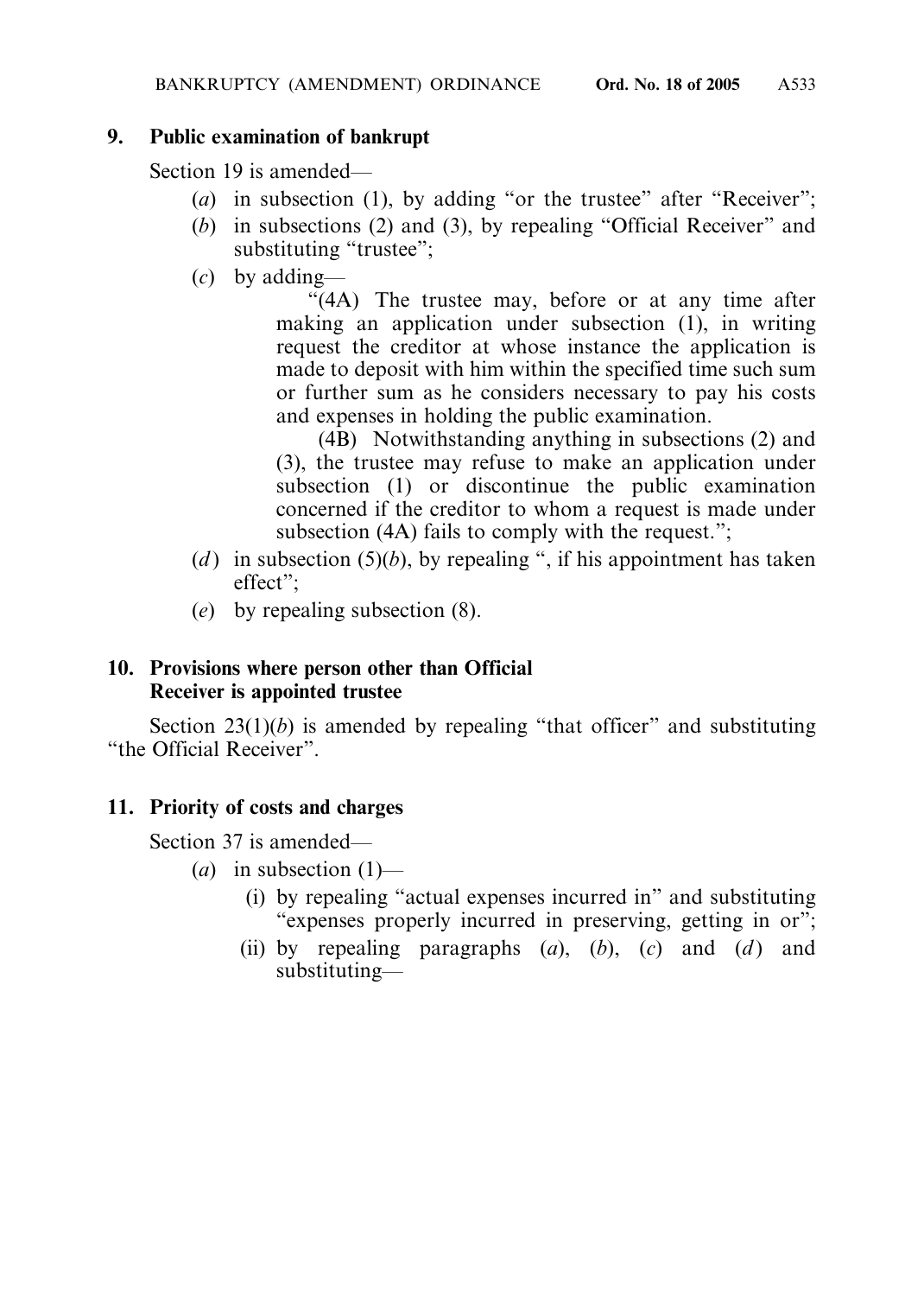- "(*a*) the fees, charges and percentages prescribed in the Bankruptcy (Fees and Percentages) Order (Cap. 6 sub. leg. C) and payable to the Official Receiver, and costs, charges and expenses incurred or authorized by, the Official Receiver, whether acting as trustee or otherwise, including the costs of any person properly employed by him;
	- (*b*) the taxed costs of the petition, including the taxed costs of any person appearing at the hearing of the petition whose costs are allowed by the court but excluding the interest on such costs;
	- (*c*) the remuneration of, and fees, disbursements and expenses properly incurred by the special manager, if any;
	- (*d*) the costs and expenses of any person who makes the bankrupt's statement of affairs;
	- (*e*) the taxed charges of any shorthand writer appointed to take any examination under this Ordinance, except expenses properly incurred in preserving, getting in or realizing the assets of the bankrupt;
	- (*f*) the necessary disbursements of any trustee other than the Official Receiver, except expenses properly incurred in preserving, getting in or realizing the assets of the bankrupt;
	- (*g*) the costs of any person properly employed by any trustee other than the Official Receiver;
	- (*h*) the remuneration of any trustee other than the Official Receiver; and
	- (*i*) the actual out-of-pocket expenses necessarily incurred by the creditors' committee subject to the approval of the trustee.";
- (*b*) by adding—

"(3) For the purposes of subsection  $(1)(e)$ , if the shorthand writer is appointed or authorized by the Official Receiver, the cost of the shorthand notes shall be regarded as an expense properly incurred in getting in or realizing the assets of the bankrupt.".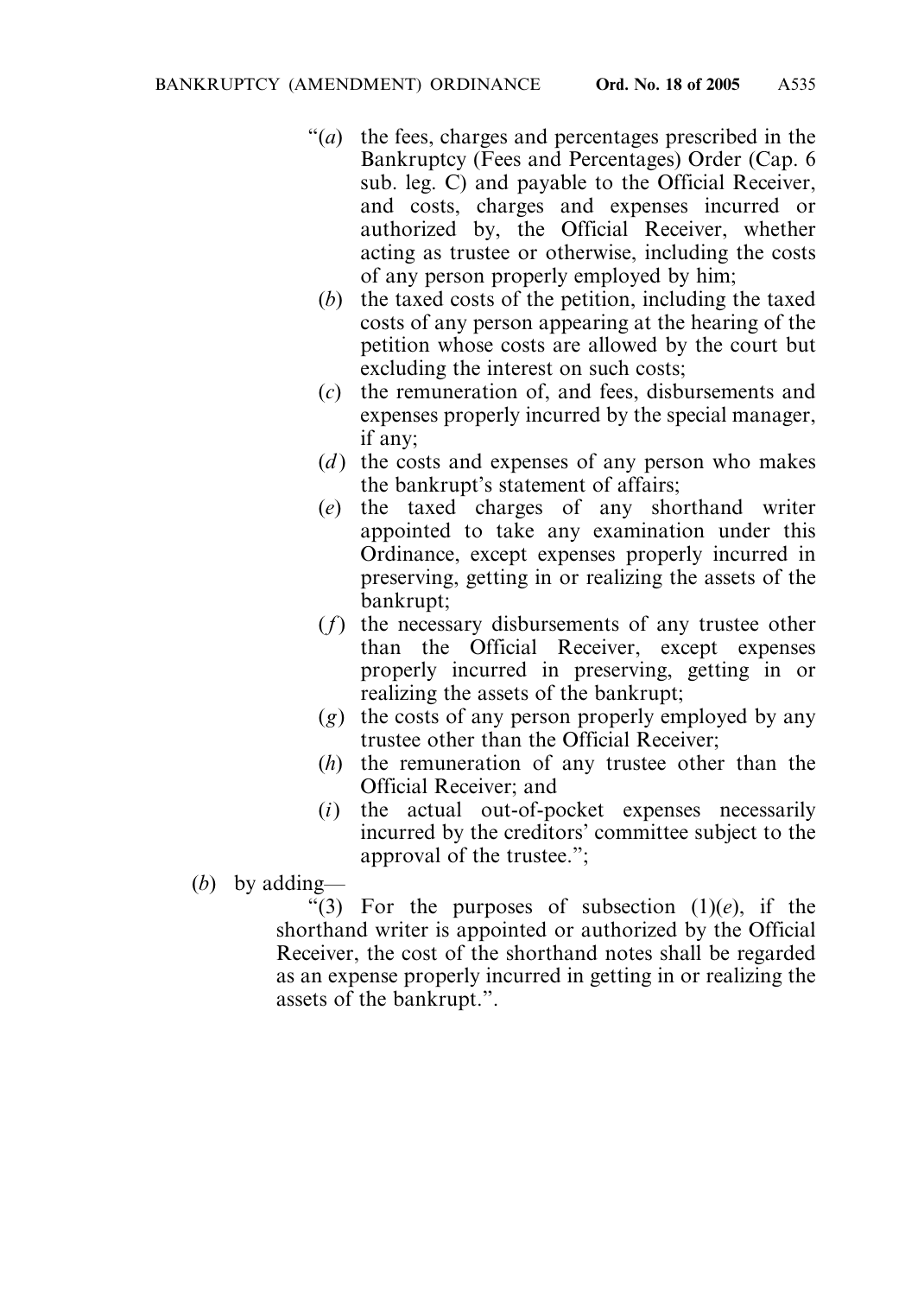## **12. Priority of debts**

Section 38(10) is amended, in the definition of "statutory debt", by repealing "or imperial enactment".

### **13. Restriction of rights of creditor under execution or attachment**

Section 45(1) is amended by repealing "in bankruptcy".

## **14. Duties of bailiff as to goods taken in execution**

Section 46 is amended—

- $(a)$  in subsection  $(1)$ 
	- (i) by repealing "Official Receiver," and substituting "trustee,";
	- (ii) by repealing "Official Receiver or";
- (*b*) in subsection (3), by repealing "Official Receiver or".

## **15. Vesting and transfer of property**

Section 58(1) is repealed and the following substituted—

"(1) On the making of a bankruptcy order, the property of the bankrupt shall vest in the Official Receiver.

(1A) On the appointment of a person other than the Official Receiver as provisional trustee, the property shall forthwith pass to and vest in the provisional trustee appointed.

(1B) Save in sections 15(4), 17, 17A, 17B, 42(3), 58(2), 60, 79, 80, 81, 85, 85A, 96(1) and 112A, the provisional trustee shall, unless the context otherwise requires, be regarded as the trustee for the purposes of this Ordinance.".

## **16. Disclaimer of onerous property**

Section 59(7) is amended by repealing "in bankruptcy".

## **17. Powers of provisional trustee and trustee to deal with property of the bankrupt**

Section 60 is amended—

- (*a*) by renumbering it as section  $60(1)$ ;
- (*b*) in subsection (1)—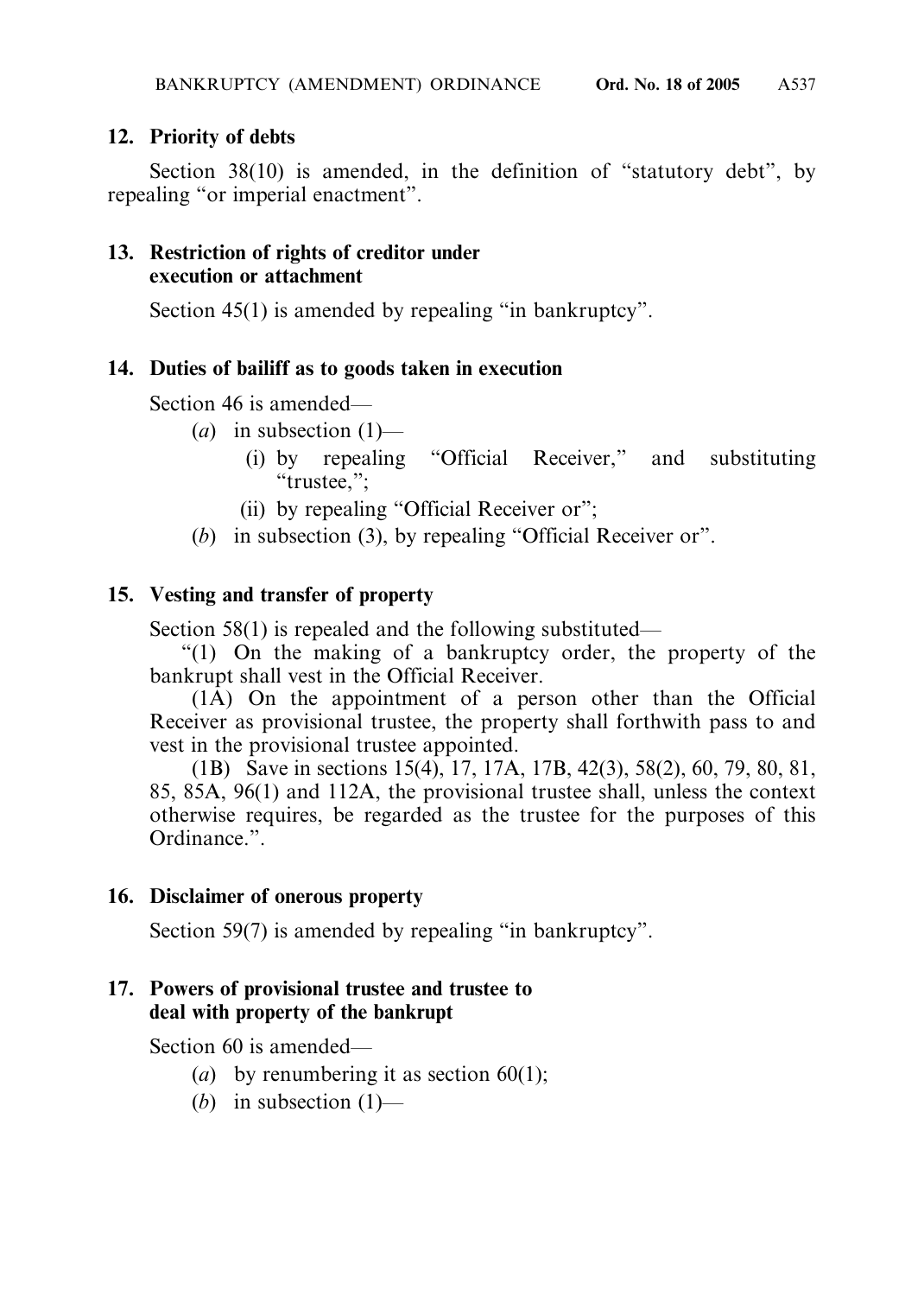- (i) by repealing ", the trustee" and substituting ", a trustee or the Official Receiver when acting as provisional trustee";
- (ii) by adding before paragraph (*a*)—
	- "(*aa*) take into his custody or under his control all the property to which the bankrupt is or appears to be entitled:":
- (iii) in paragraph (*a*), by repealing "Official Receiver or" and substituting "trustee or the Official Receiver when acting as provisional";
- (*c*) by adding—

"(2) Notwithstanding any other provisions of this Ordinance but subject to subsections (3) and (4), a provisional trustee other than the Official Receiver may do all or any of the following things—

- (*a*) take into his custody or under his control all the property to which the bankrupt is or appears to be entitled;
- (*b*) sell or dispose of perishable goods, or any property (other than derivatives, warrants, options, shares or choses in action) the estimated value of which is less than \$100,000 and is likely to significantly diminish if such property is not immediately sold or disposed of;
- (*c*) subject to section 61, do all such other things as may be necessary for protecting or preserving the bankrupt's property;
- (*d*) exercise any power the capacity to exercise which is vested in the provisional trustee under this Ordinance and execute any powers of attorney, deeds and other instruments for the purpose of carrying into effect the provisions of this Ordinance;
- (*e*) subject to section 61, do all such other things as may be necessary for administering the estate pending the appointment of a trustee.

(3) A provisional trustee other than the Official Receiver may also exercise a power under subsection (1) if the power is exercised under an order of the court or with the prior approval of the Official Receiver.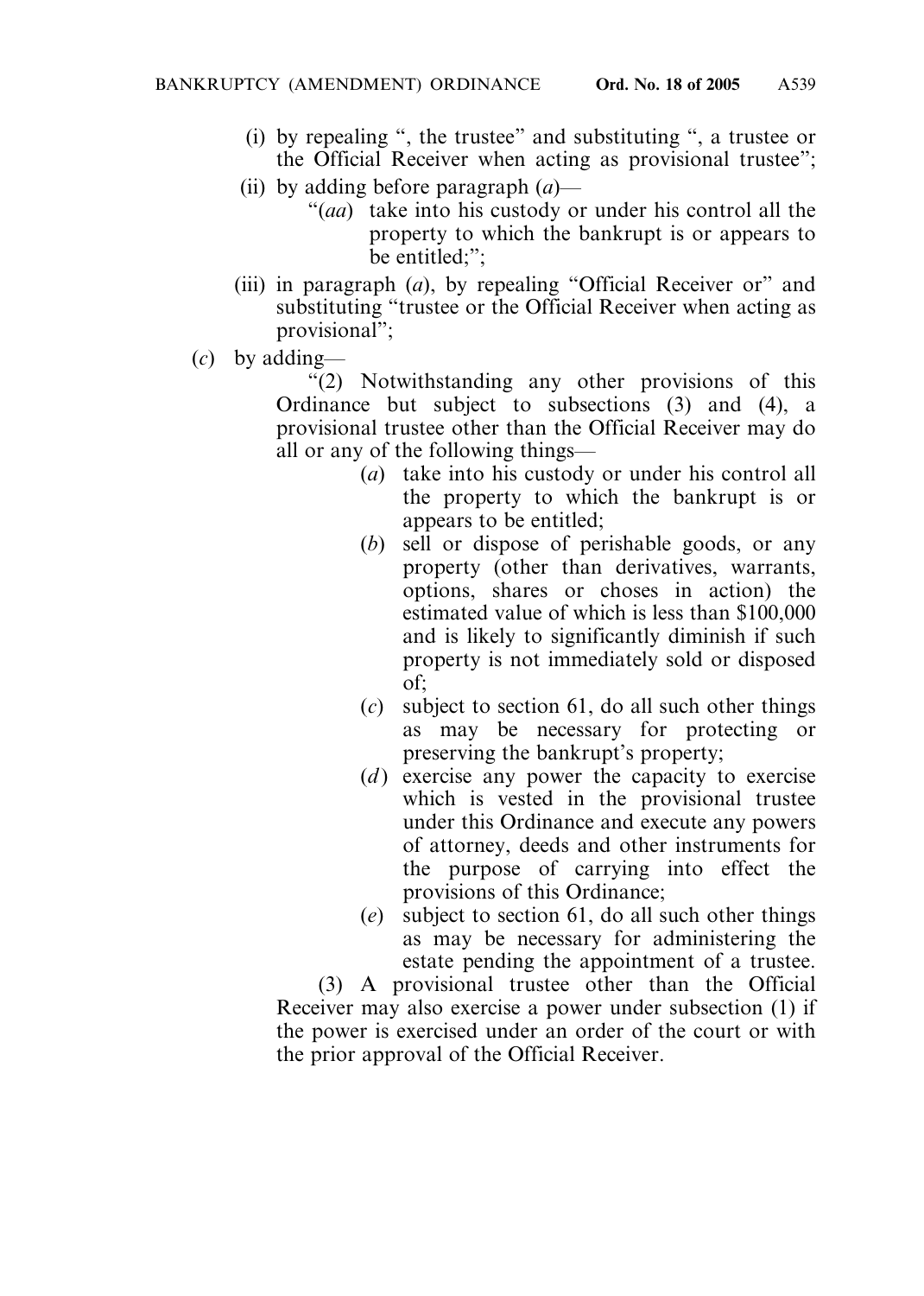(4) A provisional trustee other than the Official Receiver shall not sell or dispose of anything under subsection  $(2)(b)$  to a person who is an associate of the bankrupt, unless the sale or disposal is under an order of the court or with the prior approval of the Official Receiver.

(5) For the purposes of subsection (4), any question whether a person is an associate of another person shall be determined in accordance with section 51B as if—

- (*a*) that section were applicable also for the purposes of such determination; and
- (*b*) references to the "debtor" in that section were references to the "bankrupt" in subsection  $(4).$

(6) The Official Receiver shall not be personally liable for any costs and charges incurred by any person as a result of any refusal to grant approval under subsection (3) or  $(4).$ ".

#### **18. Right of trustee to inspect goods pawned, etc.**

Section 64 is amended by repealing "Official Receiver or".

#### **19. Appointment of Official Receiver and other officers**

Section 75(1), (6) and (7) is amended by repealing "Governor" and substituting "Chief Executive".

#### **20. Duties of Official Receiver as regards the bankrupt**'**s conduct**

Section 77 is amended—

- (*a*) by repealing "the bankrupt," and substituting "the conduct of a bankrupt,";
- (*b*) by repealing paragraph (*a*) and substituting—
	- "(*a*) to consider any report submitted to him under section 86A and take such action on the report as he considers appropriate;";
- (*c*) by repealing paragraph (*b*);
- (*d*) in paragraph (*c*), by repealing "fraudulent".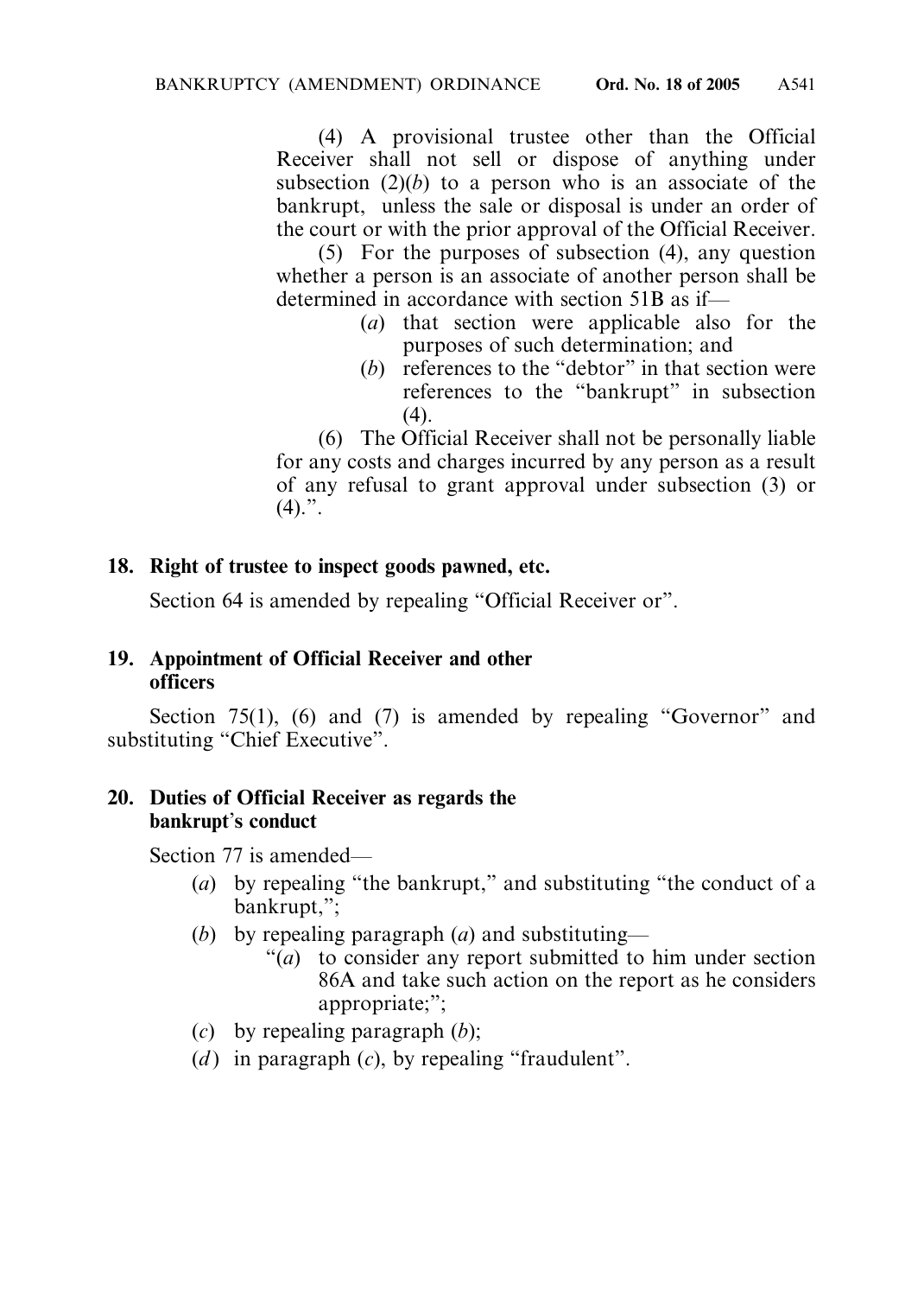## **21. Duties of Official Receiver as to bankrupt**'**s estate**

Section 78 is amended—

- (*a*) in subsection (1)—
	- (i) by repealing paragraph (*a*) and substituting—
		- "(*a*) to act as interim trustee if so appointed by the court;";
	- (ii) by repealing paragraphs  $(b)$ ,  $(c)$ ,  $(d)$  and  $(e)$ ;
	- (iii) in paragraph (*f*), by repealing everything after "order" and substituting a semicolon;
	- (iv) in paragraph (*g*), by repealing the semicolon and substituting a full stop;
	- (v) by repealing paragraph (*h*);
- (*b*) in subsection (2)—
	- (i) by repealing "receiver or manager" and substituting "trustee,";
	- (ii) by repealing "and manager";
- (*c*) by repealing subsection (3).

## **22. Part V heading substituted**

The heading of Part V is repealed and the following substituted— "TRUSTEES AND PROVISIONAL TRUSTEES".

## **23. Section substituted**

Section 79 is repealed and the following substituted—

#### "**79. Official name of trustee and provisional trustee**

(1) The official name of a provisional trustee shall be "the provisional trustee of the property of a bankrupt" (inserting the name of the bankrupt).

(2) The official name of a trustee shall be "the trustee of the property of a bankrupt" (inserting the name of the bankrupt).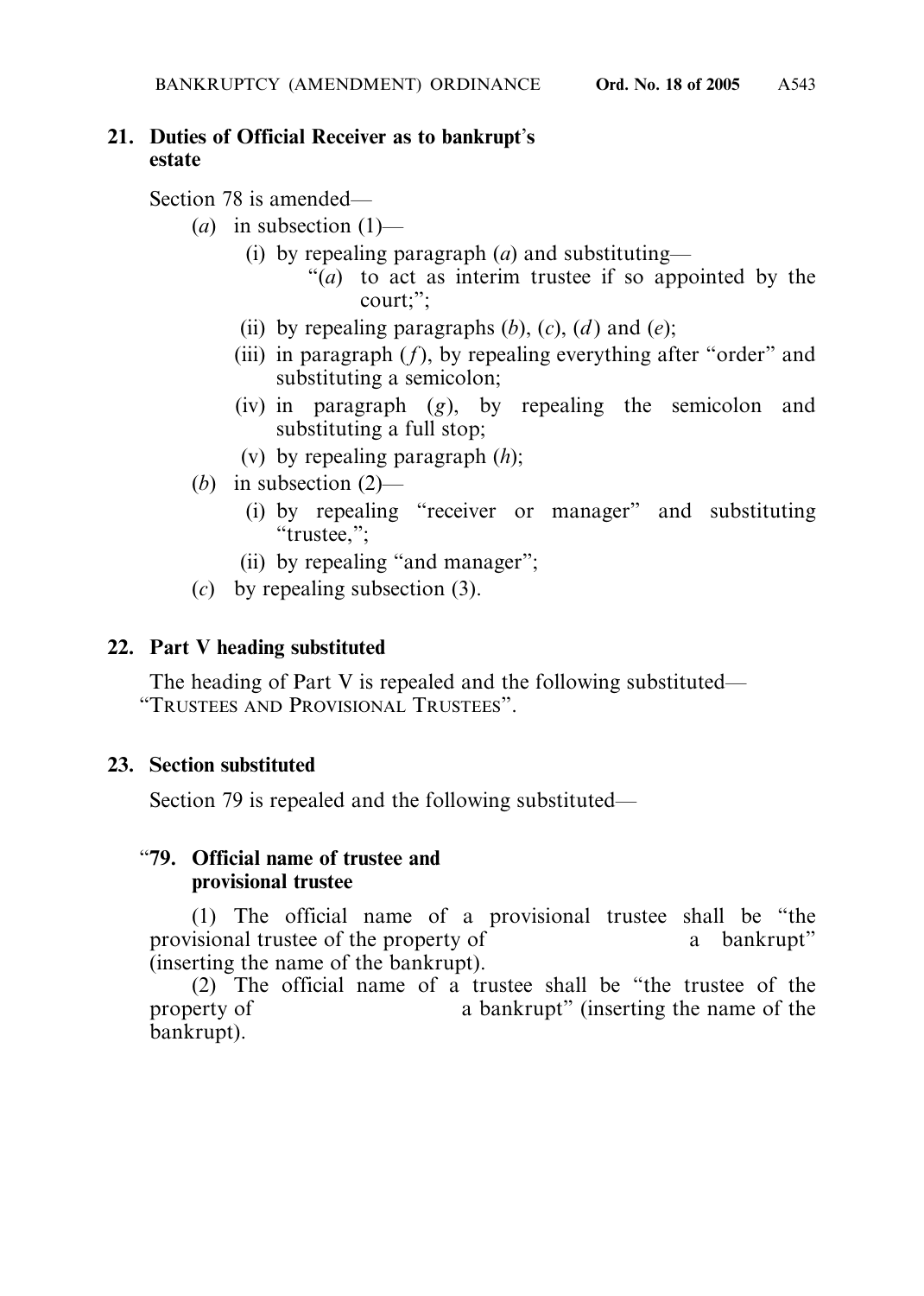(3) By his official name, a provisional trustee or trustee may do all acts that are required or authorized to be done by him in the execution of his office.".

### **24. Power to appoint joint or successive trustees and provisional trustees**

Section 80(1) is repealed and the following substituted—

"(1) When 2 or more persons are appointed as provisional trustees, the appointment shall state whether any act required or authorized to be done by a provisional trustee is to be done by all or any one or more of such persons, but all such persons are in this Ordinance included under the term "provisional trustee", and shall be joint tenants of the property of the bankrupt.

(1A) When 2 or more persons are appointed as trustees, the appointment shall state whether any act required or authorized to be done by a trustee is to be done by all or any one or more of such persons, but all such persons are in this Ordinance included under the term "trustee", and shall be joint tenants of the property of the bankrupt.".

## **25. Section added**

The following is added immediately after section 81—

## "**81A. Vacancy in office of provisional trustee**

(1) If a vacancy occurs in the office of a provisional trustee, the Official Receiver shall—

- (*a*) in a case where the Official Receiver considers that the value of the property of the bankrupt is unlikely to exceed \$200,000, either appoint another person to fill the vacancy or act as the provisional trustee; or
- (*b*) in any other case, act as the provisional trustee.

(2) The power of the Official Receiver to appoint another person to fill a vacancy may be exercised without a creditors' meeting, and it includes power to appoint 2 or more persons as joint provisional trustees; but such an appointment must make provision as to the circumstances in which the provisional trustees must act together and the circumstances in which one or more of them may act for the others.".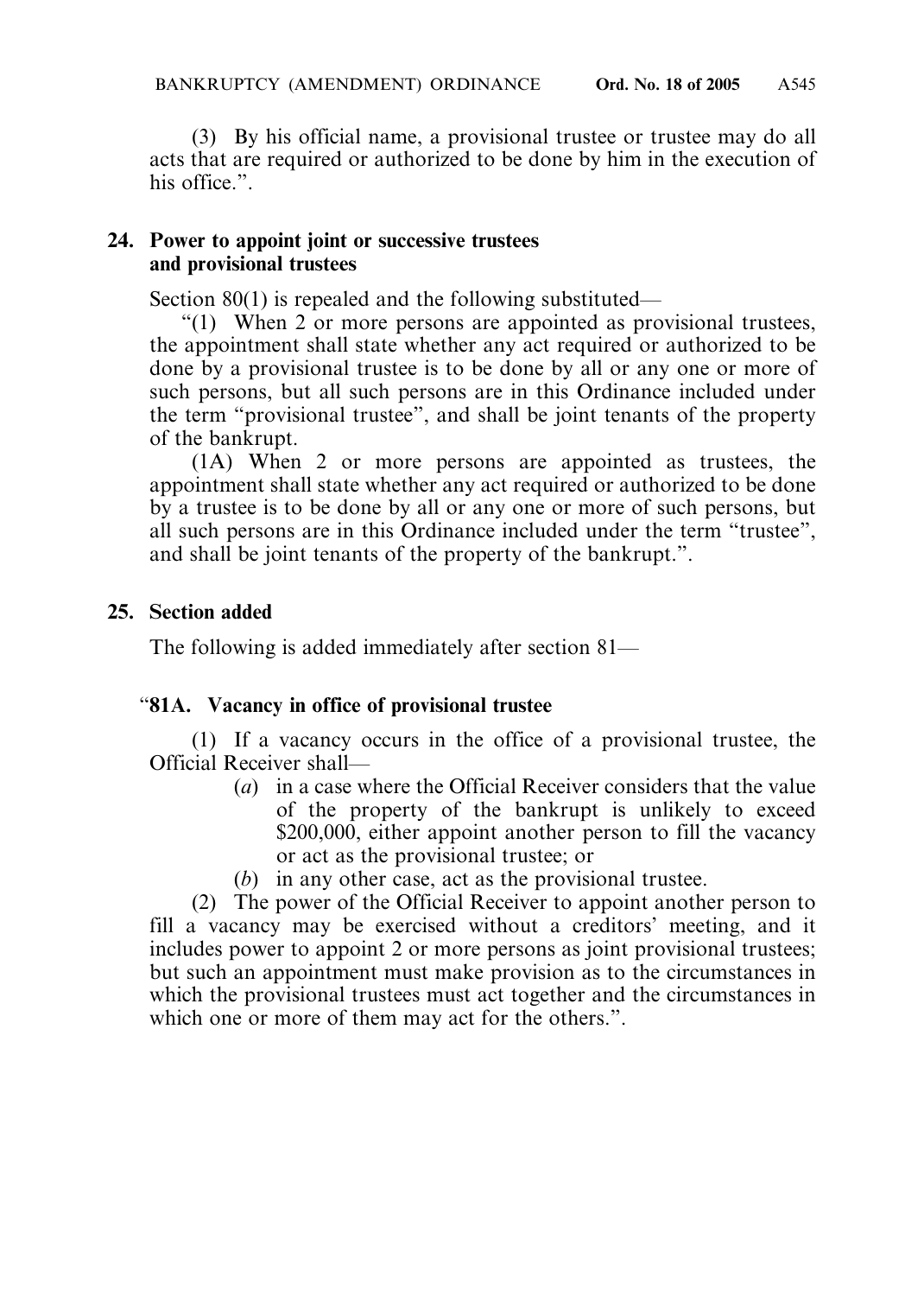### **26. Discretionary powers of trustee and control thereof**

Section 82(2) is amended—

- (*a*) by repealing "or Official Receiver" where it twice appears;
- (*b*) by repealing "or the Official Receiver, as the case may be,".

## **27. Section added**

The following is added—

### "**85A. Remuneration of provisional trustee and the first trustee constituted under section 112A**

(1) The remuneration of the following persons shall be fixed by the Official Receiver in accordance with a scale of fees or on such other basis as the Official Receiver may from time to time approve in writing—

- (*a*) a provisional trustee other than the Official Receiver;
- (*b*) in a case where section 112A applies and the first trustee constituted under subsection (1)(i) of that section is not the Official Receiver, that first trustee.

(2) If one-fourth in number or value of the creditors apply to the Official Receiver or the Official Receiver is of the opinion that the remuneration of the provisional trustee or first trustee referred to in subsection (1) should be reviewed, the Official Receiver may apply to the court and thereupon the court may confirm, increase or reduce such remuneration.

(3) Where the provisional trustee or first trustee referred to in subsection (1) has not received any remuneration, the court may, on application, order the payment out of the bankrupt's estate to him of such amount as the court considers sufficient to reimburse him for any necessary disbursements incurred by him in the course of the administration of the estate. Such application may be made by the trustee or the Official Receiver.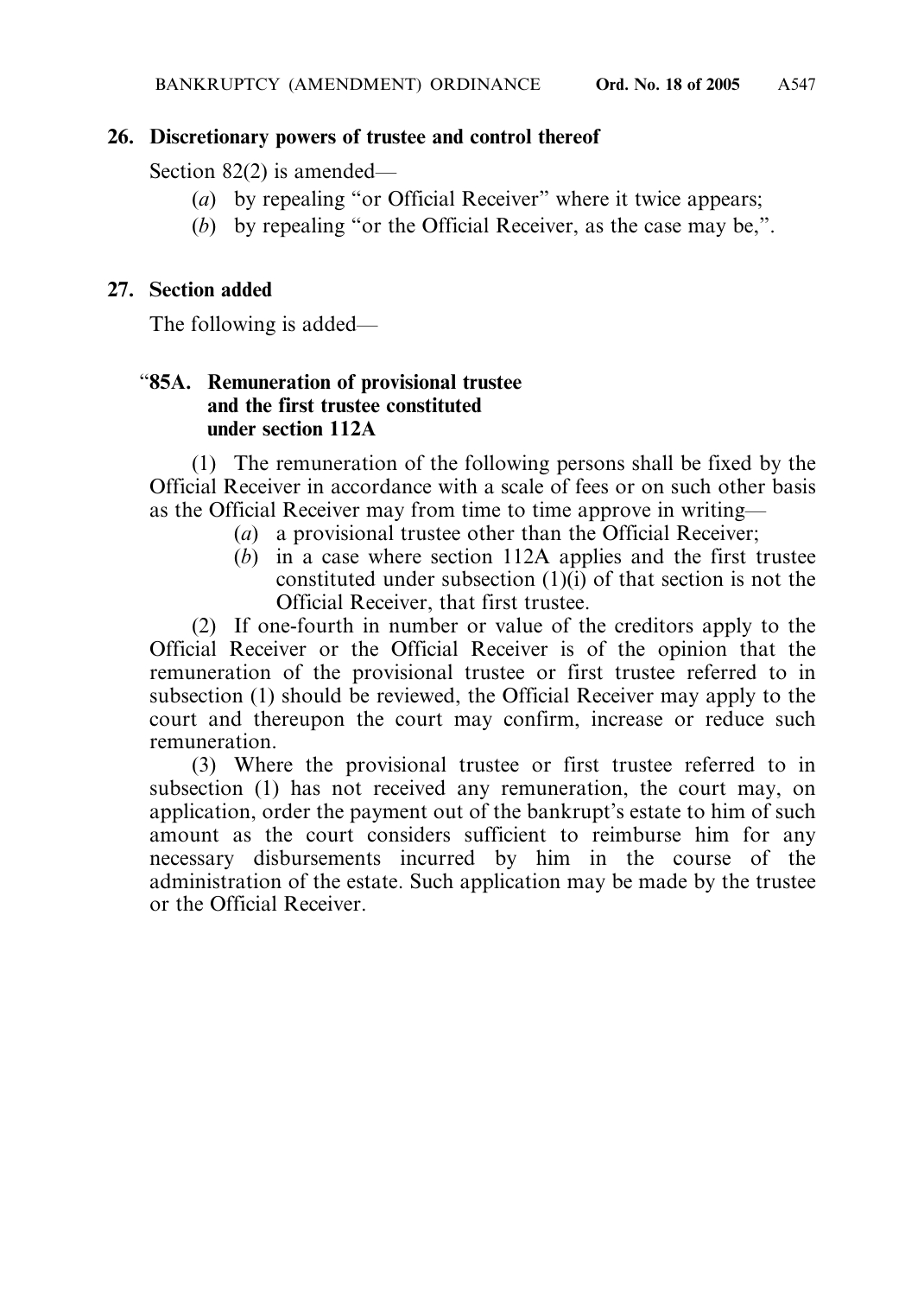(4) The provisional trustee or first trustee referred to in subsection (1) shall not under any circumstances whatever make any arrangement for, or accept from the bankrupt, or any solicitor, auctioneer or any other person who may be employed in relation to the bankruptcy, any gift, remuneration or pecuniary or other consideration or benefit whatever to be made or payable to him beyond his said remuneration payable out of the estate, and he shall not make any arrangement for giving up, or give up, any part of his remuneration, whether as receiver, manager or trustee, to the bankrupt or any solicitor, auctioneer or any other person who may be employed in relation to the bankruptcy.".

#### **28. Sections added**

The following are added immediately after section 86—

## "**Duties of trustee as regards the bankrupt**'**s conduct and estate**

#### **86A. Duties of trustee as regards the bankrupt**'**s conduct**

- (1) It shall be the duty of the trustee—
	- (*a*) to investigate the conduct of the bankrupt; and
	- (*b*) to report to the court on any conduct that justifies the court in refusing, suspending or qualifying an order for the bankrupt's discharge.

(2) In the case of a trustee other than the Official Receiver, it shall also be the duty of the trustee—

- (*a*) to investigate the conduct of the bankrupt and to immediately report to the Official Receiver when there is reason to believe that the bankrupt has committed an act that constitutes an offence under this Ordinance; and
- (*b*) to take such part and give such assistance in relation to the prosecution of the bankrupt as the Secretary for Justice or the Official Receiver may direct.

#### **86B. Duties of trustee as regards the bankrupt**'**s estate**

(1) As regards the estate of a bankrupt, it shall be the duty of the trustee—

> (*a*) to raise money in any case where in the interests of the creditors it appears necessary so to do;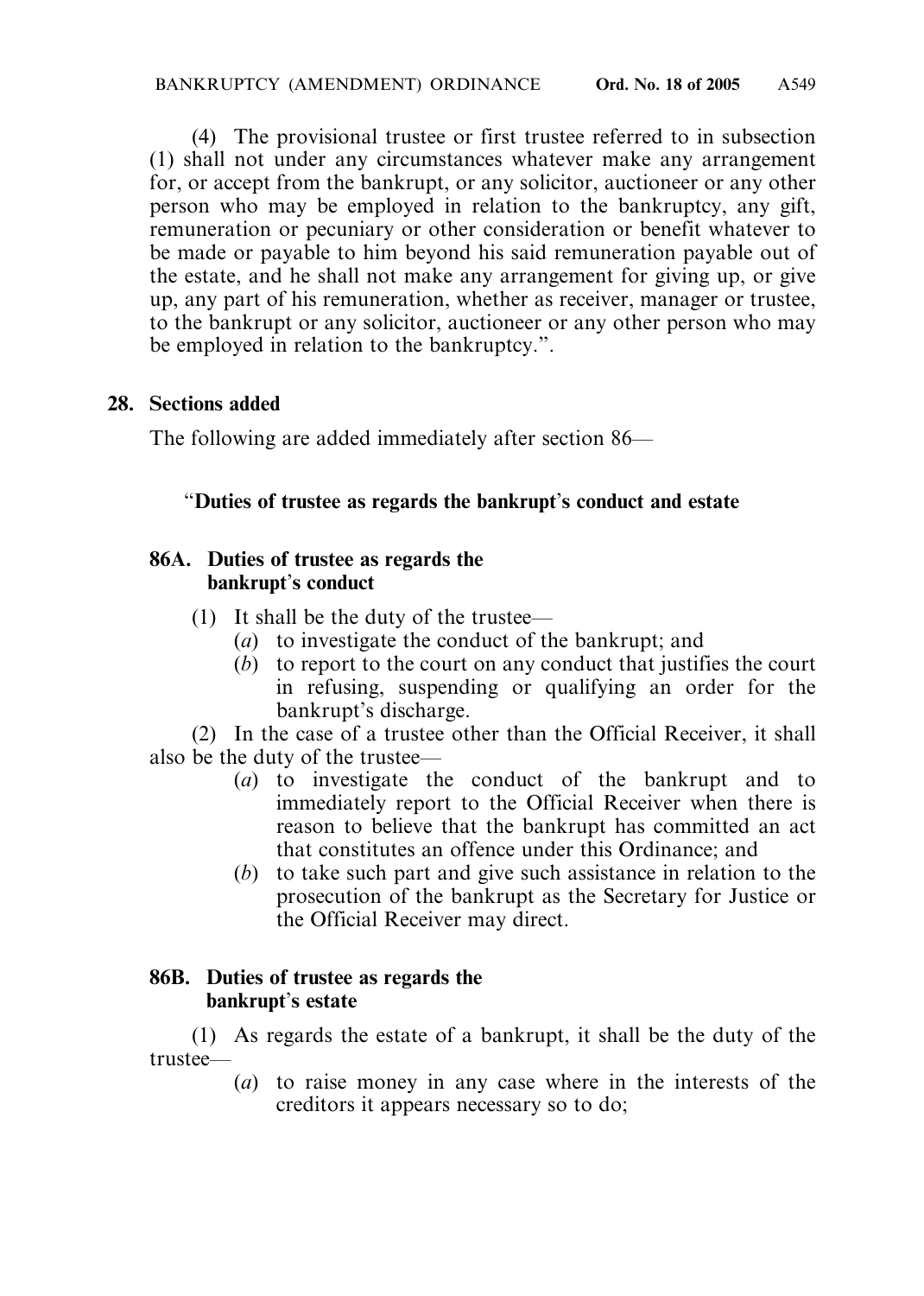- (*b*) to preside at the first meeting of creditors if it is summoned;
- (*c*) to issue forms of proxy for use at the meetings of creditors;
- $(d)$  to report to the creditors as to any proposal which the bankrupt may have made with respect to the mode of liquidating his affairs;
- (*e*) to advertise the date of the first meeting of creditors and of the bankrupt's public examination, and such other matters as it may be necessary to advertise;
- (*f*) to assist the bankrupt in preparing his statement of affairs in case the bankrupt has no solicitor acting for him and is unable properly to prepare it himself, and for this purpose to employ at the expense of the estate any person or persons to assist in its preparation.

(2) The trustee shall account to the court and pay over all moneys and deal with all securities in such manner as the court from time to time directs.".

## **29. Trustee to provide list of creditors**

Section 87 is amended—

- (*a*) by repealing "or Official Receiver";
- (*b*) by repealing "furnish and transmit to him by post" and substituting "provide the creditor with".

## **30. Trustee to provide statement of accounts**

Section 88 is amended—

- (*a*) by repealing "or Official Receiver to furnish and transmit to the creditors" and substituting "to provide the creditors with";
- (*b*) by repealing "furnish and transmit such" and substituting "provide the";
- (*c*) by repealing "furnished" and substituting "provided";
- (*d*) by repealing "or Official Receiver, as the case may be,";
- (*e*) by repealing "furnishing and transmitting" and substituting "providing".

## **31. Annual statement of proceedings**

Section 89 is amended—

(*a*) in subsection (1), by repealing "transmit to the Official Receiver" and substituting "provide the Official Receiver with";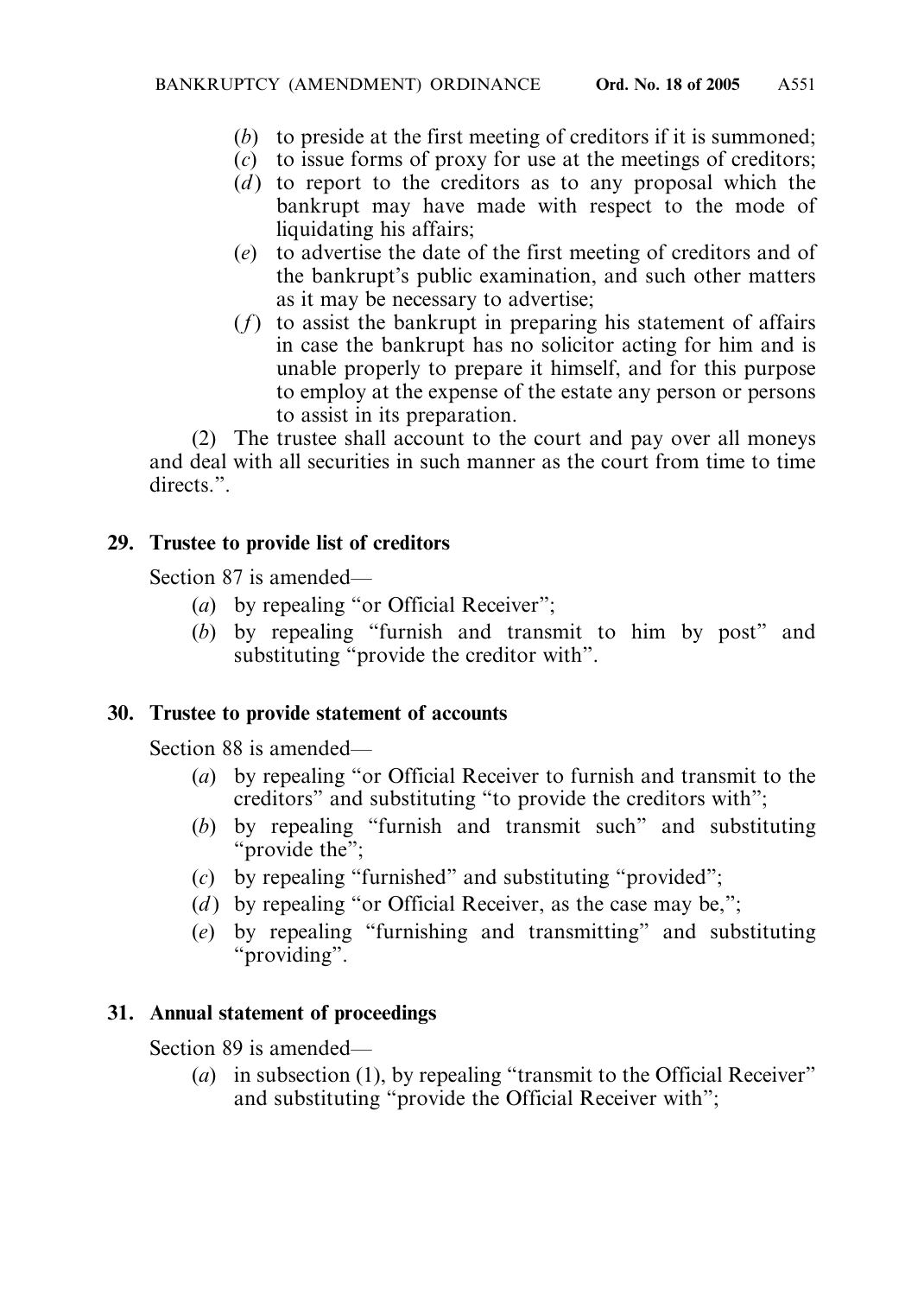(*b*) in subsection (2), by repealing "transmitted" and substituting "provided".

#### **32. Payment of moneys into bank**

Section 91(1) is amended by repealing "Governor" and substituting "Chief Executive".

#### **33. Record and account to be kept by trustee**

Section 92(1) is amended by repealing "if in Chinese shall be supplemented by a correct English translation thereof and".

#### **34. Audit of trustee**'**s accounts**

Section 93 is amended—

(*a*) by repealing subsection (1) and substituting—

"(1) A trustee other than the Official Receiver shall keep an account of his receipts and payments as such trustee.

(1A) The Official Receiver may at any time require the trustee to provide him with the account, and the trustee shall comply with the requirement within the specified time.";

(*b*) in subsection (3), by repealing "furnish" and substituting "provide".

#### **35. Removal of trustee**

Section  $96(2)(a)$  is amended by repealing "appointed by the creditors" and substituting ", other than the Official Receiver,".

#### **36. Review and appeals in bankruptcy**

Section 98(2) is amended by repealing "The appeal shall be commenced within 21 days from the time when the decision appealed against is pronounced or made" and substituting "The notice of appeal shall be served within the time for appealing against an order made in the matter of any bankruptcy as specified in Order 59, rule  $4(1)(b)$  of the Rules of the High Court (Cap. 4 sub. leg.  $A$ <sup>"</sup>.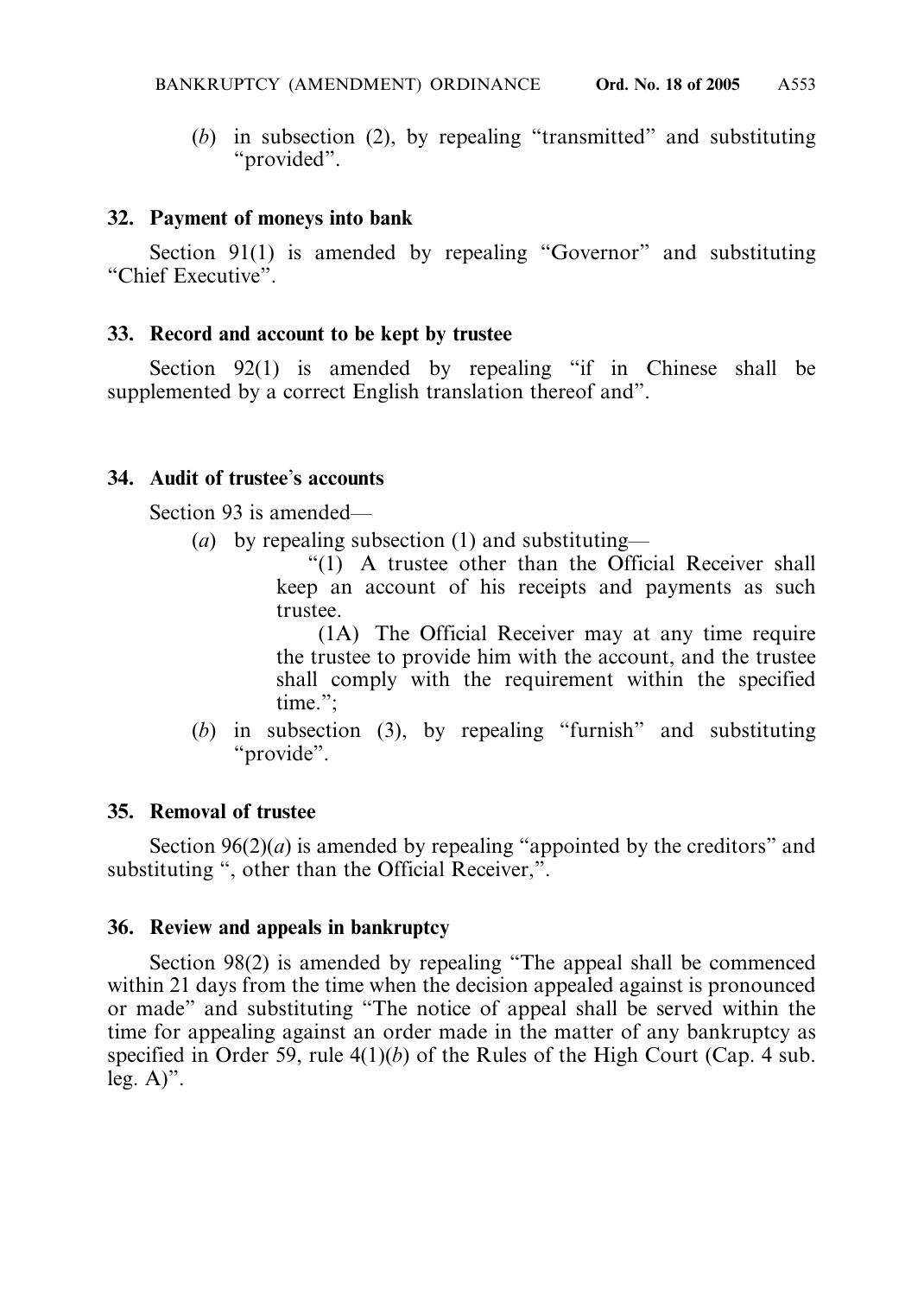#### **37. General rules of procedure**

Section 99(3) is amended—

- (*a*) in paragraph (*b*), by repealing "annual adjudications" and substituting "annul bankruptcy orders";
- (*b*) in paragraph (*d* ), by repealing "orders of discharge" and substituting "discharge from bankruptcy".

#### **38. Court may make a regulating order**

Section 100A(1) is amended—

- (*a*) by repealing "or by" and substituting ", the trustee or";
- (*b*) by repealing "whether presented before or after the commencement of the Bankruptcy (Amendment) Ordinance 1965 (21 of 1965),".

#### **39. Appointment and removal of trustee after the making of regulating order**

Section 100D(1) is repealed and the following substituted—

"(1) The court may, on application being made by the Official Receiver or the trustee appointed or acting before the making of the regulating order under section 100A, by order appoint the person who makes the application or any other person recommended by him as trustee of the property of the bankrupt under the regulating order.

(1A) The court may, on application being made by the Official Receiver, by order remove any trustee appointed under subsection (1) and fill any vacancy.

(1B) On the making of an order under subsection (1) or (1A), section 81(1), (2) and (3) or 96(1) shall cease to apply to the bankruptcy and any action taken under such provisions before the making of the regulating order in respect of the appointment or removal of a trustee or filling of any vacancy shall cease to have effect.".

#### **40. Creditors to give notice of intention to take part in public examination**

Section 100G is amended—

(*a*) in subsection (1), by repealing everything after "intention to" and substituting—  $\overline{66}$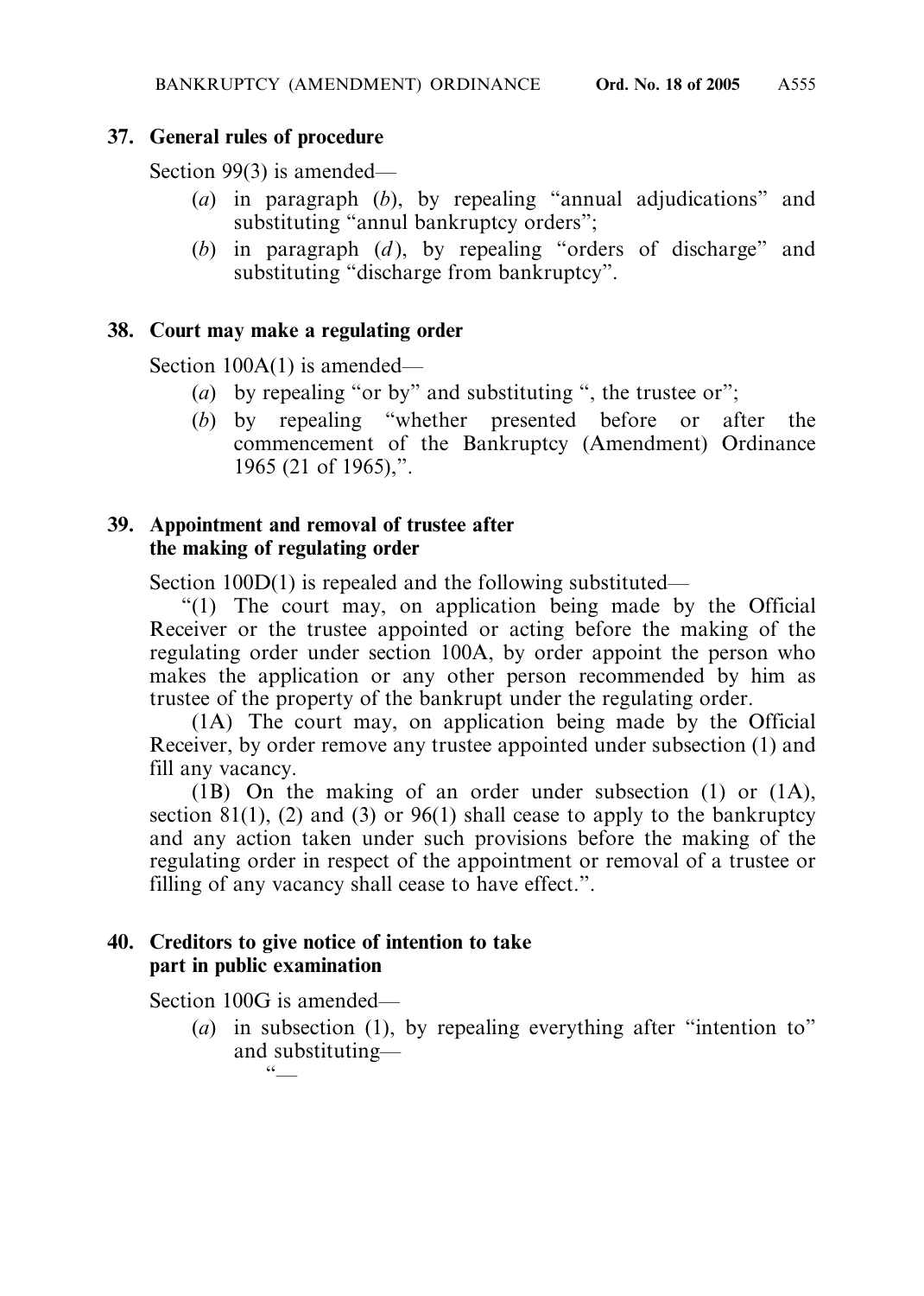- (*a*) in a case where the Official Receiver is the applicant for the public examination, the Official Receiver; or
- (*b*) in a case where the trustee is the applicant for the public examination, the trustee.";

## (*b*) by adding—

"(1A) The court may also direct that no creditor may exercise his right to question the bankrupt on his public examination under section 19(5) unless the notice under subsection (1) is received by the Official Receiver or the trustee, as the case may be, within such time as may be specified by the court.".

## **41. Proof of debts in the case of banks**

Section 100H(1) is amended by adding "or trustee" after "Receiver".

## **42. Application of Ordinance to small bankruptcies**

Section 112A is amended—

- $(a)$  in subsection  $(1)$ 
	- (i) in paragraphs (*b*) and (i), by repealing "Official Receiver" and substituting "provisional trustee";
	- (ii) in paragraph (ii), by repealing "Official Receiver" and substituting "trustee";
- (*b*) in subsection (2), by repealing "Official Receiver" and substituting "trustee".

## **43. Disposal of Official Receiver**'**s fees**

Section 115 is amended by repealing "receiver" and substituting "trustee".

## **44. Formal defect not to invalidate proceedings**

Section 124(2) is amended by repealing "receiver,".

## **45. Fraudulent debtors**

Section 129(6) is amended by adding "a provisional trustee and" after "includes".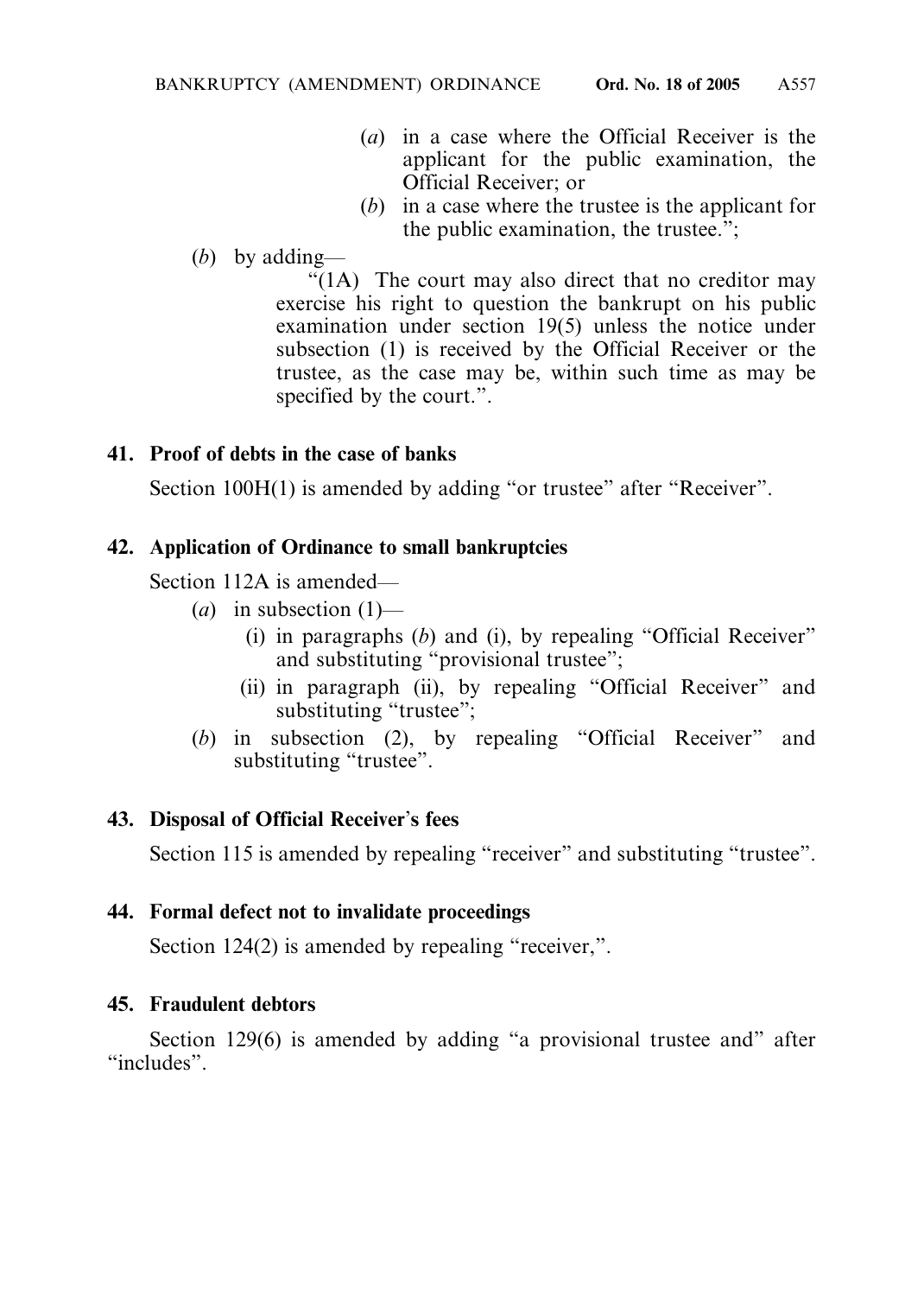#### **46. Criminal Bankruptcy Orders**

Schedule 1 is amended—

- (*a*) in paragraph 11(2), by repealing "in bankruptcy";
- (*b*) in paragraph  $14(3)$ 
	- (i) in sub-sub-paragraph  $(c)$ , by repealing ",  $(8)$ ";
	- (ii) in sub-sub-paragraph (*g*), by repealing "78(1)(*e*)" and substituting " $86B(1)(d)$ ".

#### **47. Schedule 3 added**

The following is added—

## "SCHEDULE 3  $[s. 12(1A) & (1C)]$

#### QUALIFICATIONS FOR APPOINTMENT UNDER SECTION 12(1A)

To qualify for appointment under section 12(1A) of this Ordinance, a person shall—

- (*a*) be—
	- (i) a certified public accountant within the meaning of section 2 of the Professional Accountants Ordinance (Cap. 50);
	- (ii) a solicitor within the meaning of section  $2(1)$  of the Legal Practitioners Ordinance (Cap. 159); or
	- (iii) a current member of The Hong Kong Institute of Company Secretaries; and
- (*b*) satisfy any reasonable conditions that the Official Receiver may impose and has made accessible to the public.".

#### **48. Consequential amendments**

The enactments specified in column 2 of the Schedule are amended in the manner set out in column 3 of the Schedule.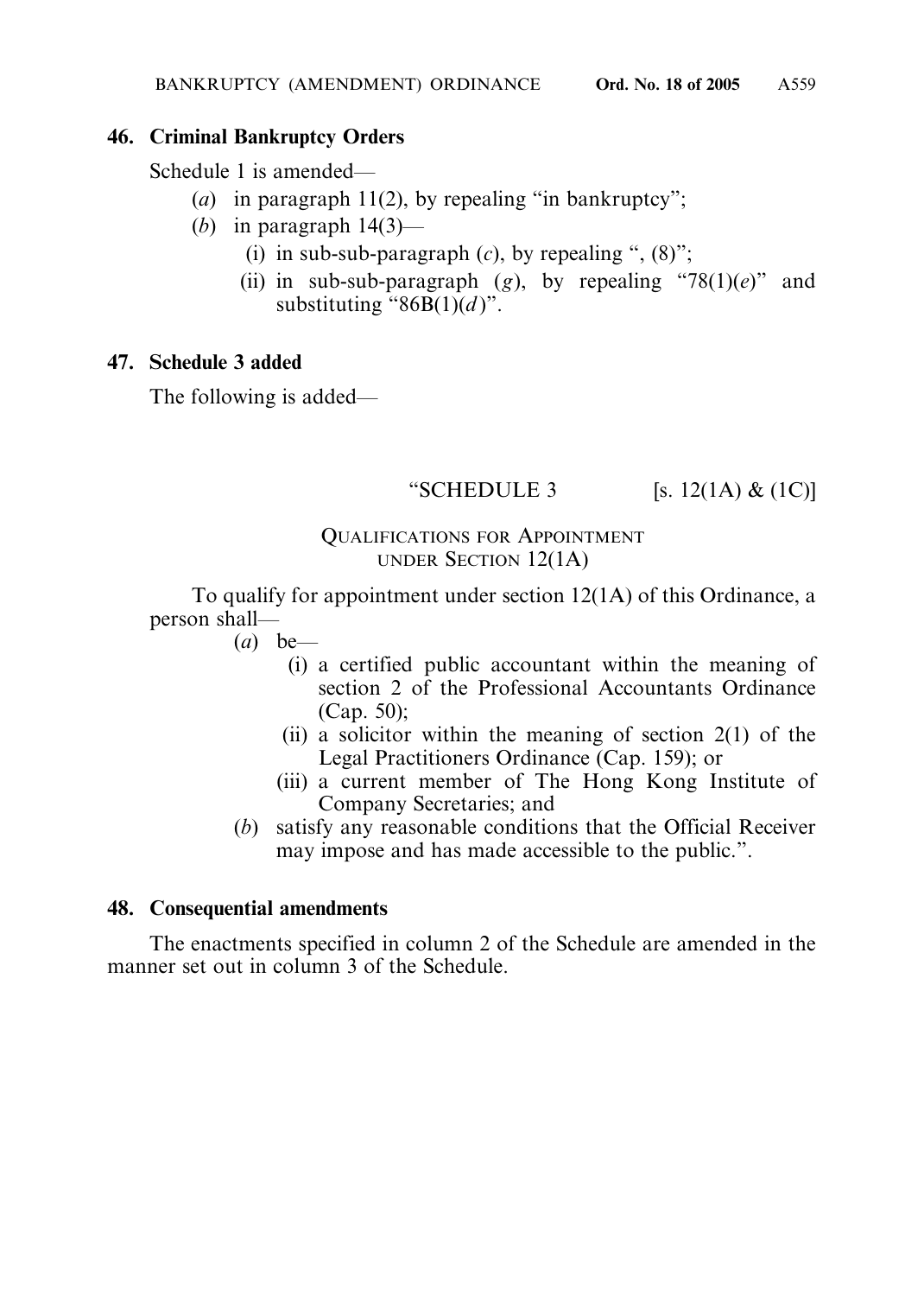#### **49. Transitional and savings provisions**

(1) Notwithstanding anything contained in this Ordinance, the amendments effected under this Ordinance (except sections 12, 19 and 32) shall not apply to any case in which the bankruptcy petition was presented before the commencement date, and such case shall continue and be disposed of as if this Ordinance had not been enacted.

(2) This section is in addition to and not in derogation of section 23 of the Interpretation and General Clauses Ordinance (Cap. 1).

(3) For the purpose of this section, "commencement date" (生效日期) means the day appointed by the Secretary for Financial Services and the Treasury under section 1(2) of this Ordinance.

#### SCHEDULE [s. 48]

#### CONSEQUENTIAL AMENDMENTS

- 
- (Cap. 405) substitute "trustee".

Order (Cap. 405 sub. leg. A) (*b*) In Schedule 2, in section

#### Item Enactment Amendment

- 1. Drug Trafficking (Recovery (*a*) In section 16(5), repeal "receiver" of Proceeds) Ordinance where it twice appears and
	- (*b*) In section  $18(3)(b)(i)$ , repeal "receiver, interim receiver, special manager or trustee" and substitute "trustee (including provisional trustee), interim trustee or special manager".
- 2. Drug Trafficking (Recovery (*a*) In Schedule 2, in section 16(5), of Proceeds) (Designated repeal "receiver" where it twice Countries and Territories) appears and substitute "trustee".
	- $18(3)(b)(i)$ , repeal "receiver, interim receiver, special manager or trustee" and substitute "trustee (including provisional trustee), interim trustee or special manager".